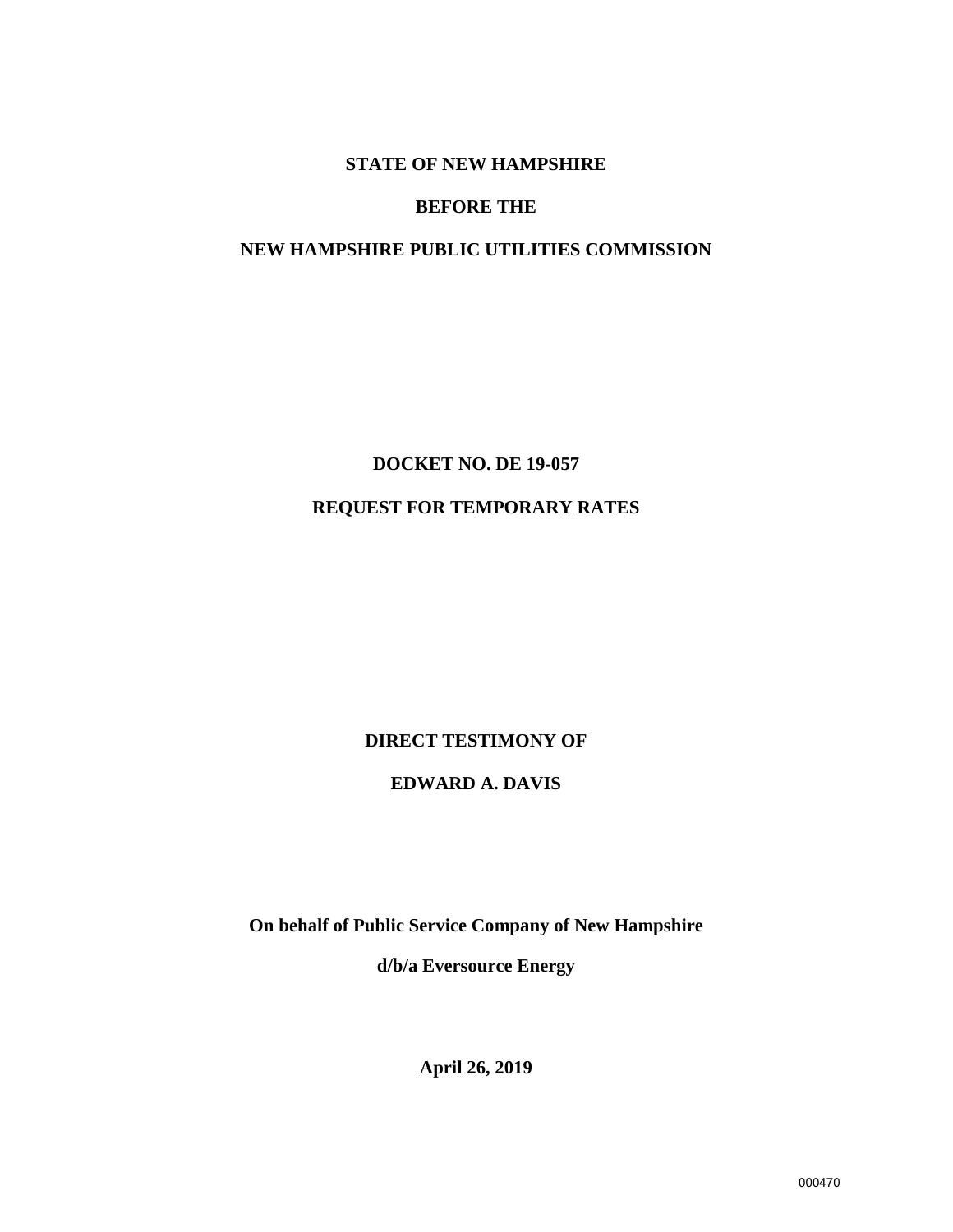# **TABLE OF CONTENTS**

| II. DELIVERY SERVICE TARIFF PAGES AND RATE CHANGES  4 |  |
|-------------------------------------------------------|--|
| III. DISTRIBUTION REVENUE NORMALIZING ADJUSTMENT  6   |  |
|                                                       |  |

# **ATTACHMENTS**

| EAD-1 (Temp) – Unmarked Copies of Proposed Tariff Pages           |
|-------------------------------------------------------------------|
| EAD-2 (Temp) – Marked Copies of Proposed Tariff Pages             |
| EAD-3 (Temp) – Summary of Current and Proposed Revenues and Rates |
| EAD-4 (Temp) – Report of Proposed Rate Changes                    |
| EAD-5 (Temp) – Customer Bill Comparisons                          |
| EAD-6 (Temp) – Detailed Revenue Calculations                      |
| EAD-7 (Temp) – Distribution Revenue Normalizing Adjustments       |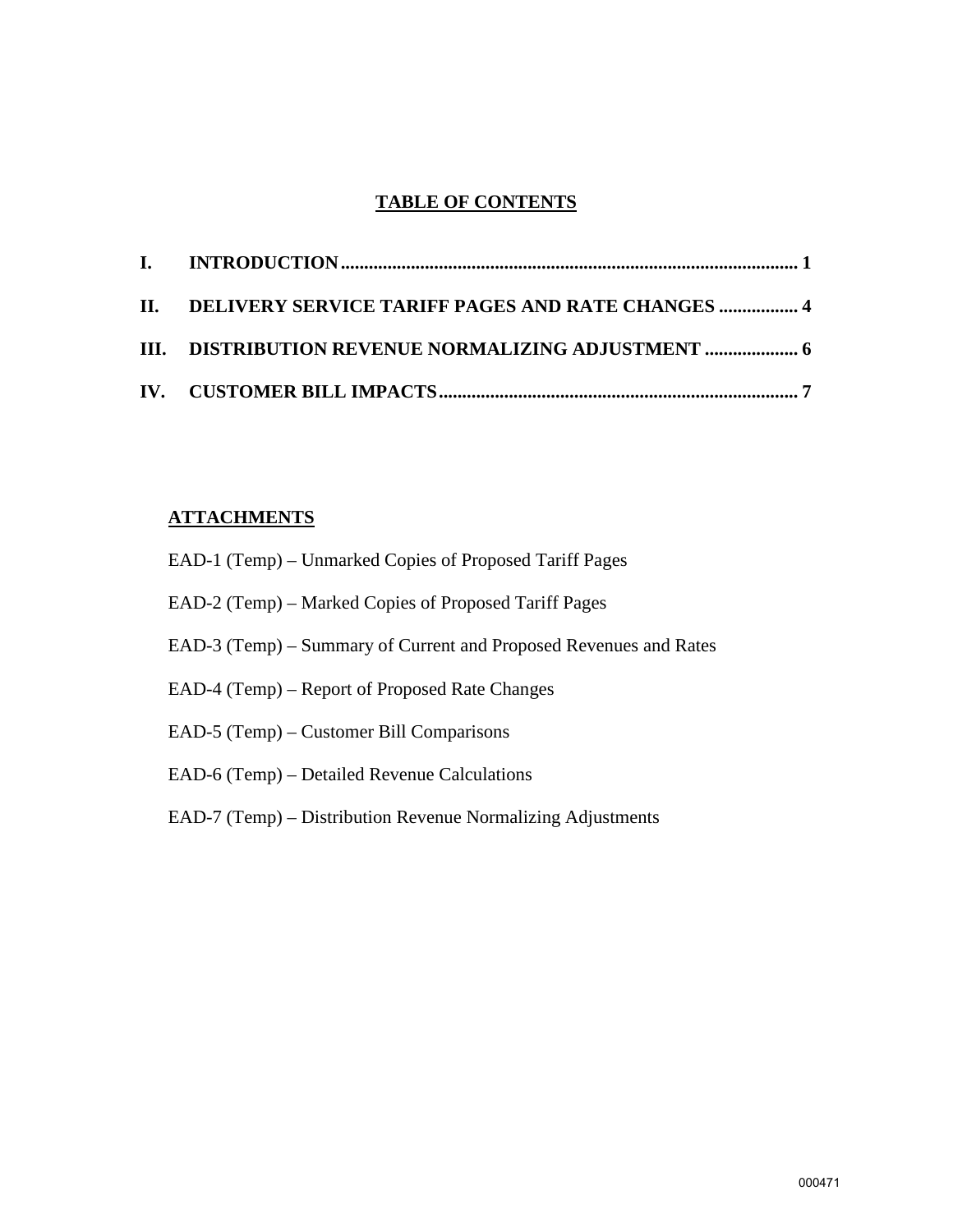Public Service Company of New Hampshire d/b/a Eversource Energy Docket No. DE 19-057 Testimony of Edward A. Davis April 26, 2019 Filing Page 1 of 10

#### **STATE OF NEW HAMPSHIRE**

#### **BEFORE THE NEW HAMPSHIRE PUBLIC UTILITIES COMMISSION**

#### **DIRECT TESTIMONY OF EDWARD A. DAVIS**

## **PETITION OF PUBLIC SERVICE COMPANY OF NEW HAMPSHIRE REQUEST FOR TEMPORARY RATES**

**April 26, 2019** 

**Docket No. DE 19-057 \_\_\_\_\_\_\_\_\_\_\_\_\_\_\_\_\_\_\_\_\_\_\_\_\_\_\_\_\_\_\_\_\_\_\_\_\_\_\_\_\_\_\_\_\_\_\_\_\_\_\_\_\_\_\_\_\_\_\_\_\_\_\_\_\_\_\_\_\_\_\_\_** 

#### <span id="page-2-0"></span>1 **I. INTRODUCTION**

#### 2 **Q. Please state your name, position and business address.**

3 A. My name is Edward A. Davis. I am employed by Eversource Energy Service 4 Company as the Director of Rates. In this position, I provide support to Public 5 Service Company of New Hampshire ("PSNH" or the "Company"). My business 6 address is 107 Selden Street, Berlin, Connecticut.

#### 7 **Q. What are your principal responsibilities in this position?**

8 A. As the Director of Rates, I am responsible for activities related to rate design, cost 9 of service and rates administration for all electric and gas subsidiaries of 10 Eversource Energy.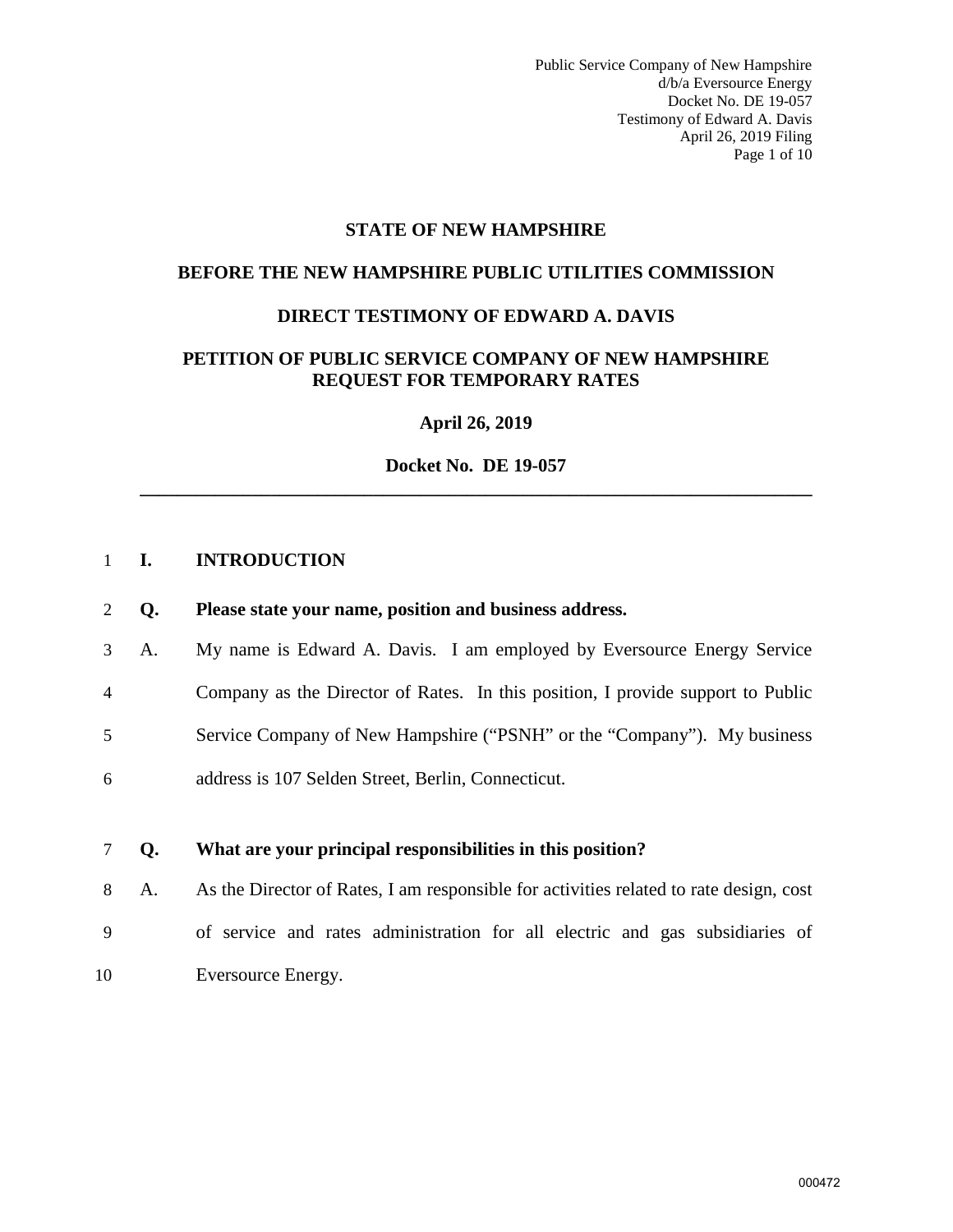| $\mathbf{1}$   | Q. | Please describe your educational and professional background.                                                            |  |  |  |  |
|----------------|----|--------------------------------------------------------------------------------------------------------------------------|--|--|--|--|
| $\overline{2}$ | A. | I graduated from the University of Hartford with a Bachelor of Science degree in                                         |  |  |  |  |
| 3              |    | Electrical Engineering in 1988 and from the University of Connecticut with a                                             |  |  |  |  |
| $\overline{4}$ |    | Master of Business Administration in 1997.                                                                               |  |  |  |  |
| 5              |    | I joined Northeast Utilities, now Eversource Energy, in 1979 and have held                                               |  |  |  |  |
| 6              |    | various positions in the areas of consumer economics, engineering and operations,                                        |  |  |  |  |
| $\tau$         |    | wholesale and retail marketing and rate design, regulation and administration.                                           |  |  |  |  |
| $\,8\,$<br>9   | Q. | Have you testified previously before the New Hampshire Public Utilities<br><b>Commission or other regulatory bodies?</b> |  |  |  |  |
| 10             | A. | Yes. I have on many occasions testified before the New Hampshire Public                                                  |  |  |  |  |
| 11             |    | Utilities Commission ("Commission") on behalf of PSNH, and at the state utility                                          |  |  |  |  |
| 12             |    | commissions in Connecticut and Massachusetts on behalf of other Eversource                                               |  |  |  |  |
| 13             |    | Energy affiliates on rate related matters.                                                                               |  |  |  |  |
| 14             | Q. | What is the purpose of your testimony?                                                                                   |  |  |  |  |
| 15             | A. | The purpose of my testimony is to present proposed changes to distribution rates                                         |  |  |  |  |
| 16             |    | and corresponding tariff changes associated with the revenue requirements for                                            |  |  |  |  |
| 17             |    | temporary rates, as presented in the joint Direct Testimony of Company                                                   |  |  |  |  |
| 18             |    | Witnesses Eric H. Chung and Troy M. Dixon. I also discuss the Company's                                                  |  |  |  |  |
| 19             |    | revenue normalizing adjustments, allocation of revenue requirements to rate                                              |  |  |  |  |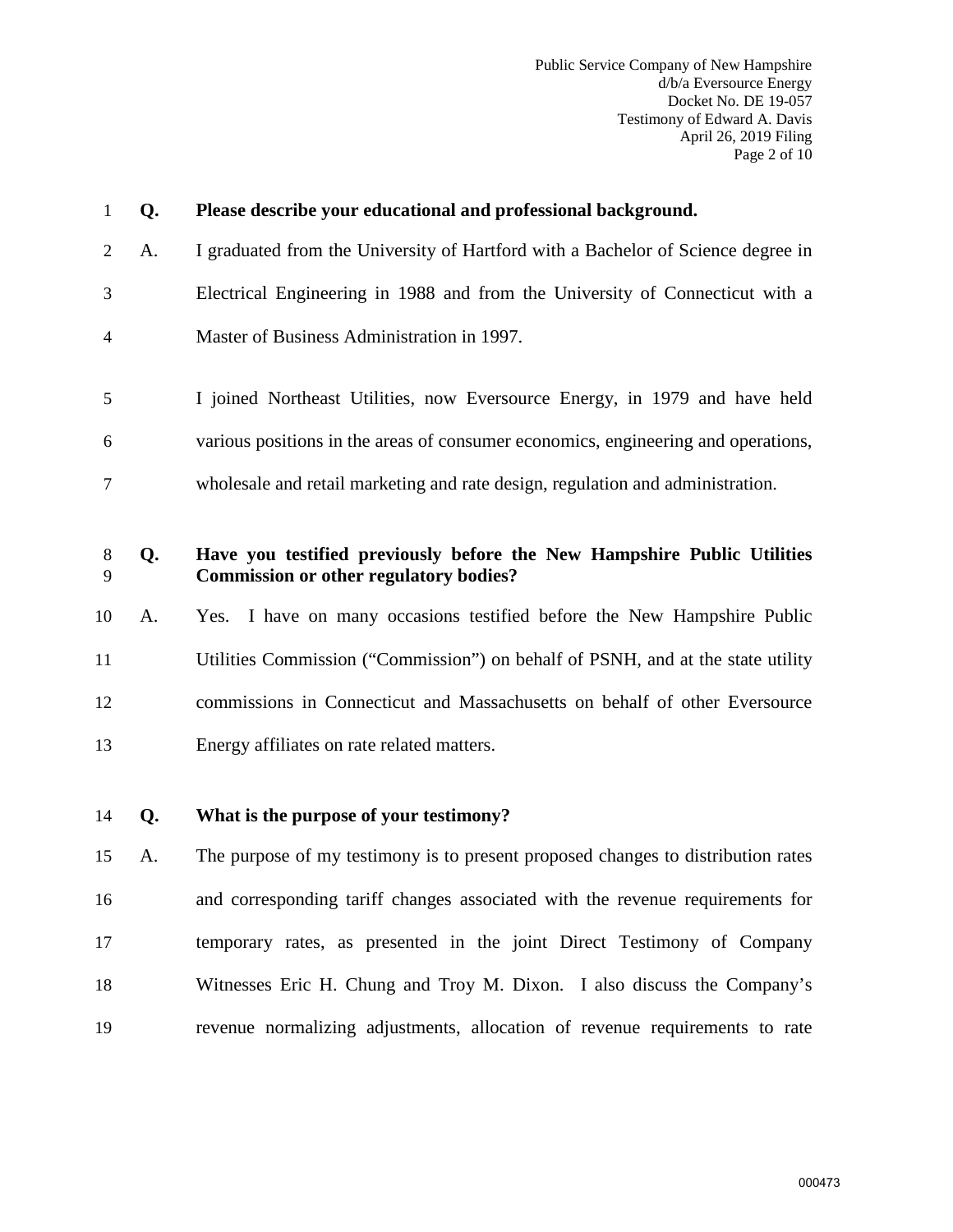1 classes and the rate design methodology applied in calculating the temporary 2 rates.

3 **Q. How is your testimony organized?** 

4 A. Following this introductory section, Section II presents the delivery service tariff 5 pages and proposed rate changes. Section III of my testimony describes the 6 distribution revenue normalizing adjustments. Section IV describes the customer 7 bill impacts associated with proposed rate changes.

#### 8 **Q. Are you presenting any exhibits in addition to your testimony?**

9 A. Yes, I am presenting the following attachments:

| 10 | • EAD-1 (Temp) – presents proposed tariff pages for effect July 1, 2019; |
|----|--------------------------------------------------------------------------|
| 11 | • EAD-2 (Temp) – presents marked versions of the proposed tariff pages   |

- 12 showing the revisions from the currently effective tariff;
- 13 EAD-3 (Temp) is a calculation of the proposed distribution rates and 14 charges for effect on July 1, 2019;
- 15 EAD-4 (Temp) is the "Report of Proposed Rate Changes" as required by 16 Puc  $1604.02(a)(2)$ ;
- 17 EAD-5 (Temp) presents customer bill impacts as a result of the proposed 18 temporary distribution rates;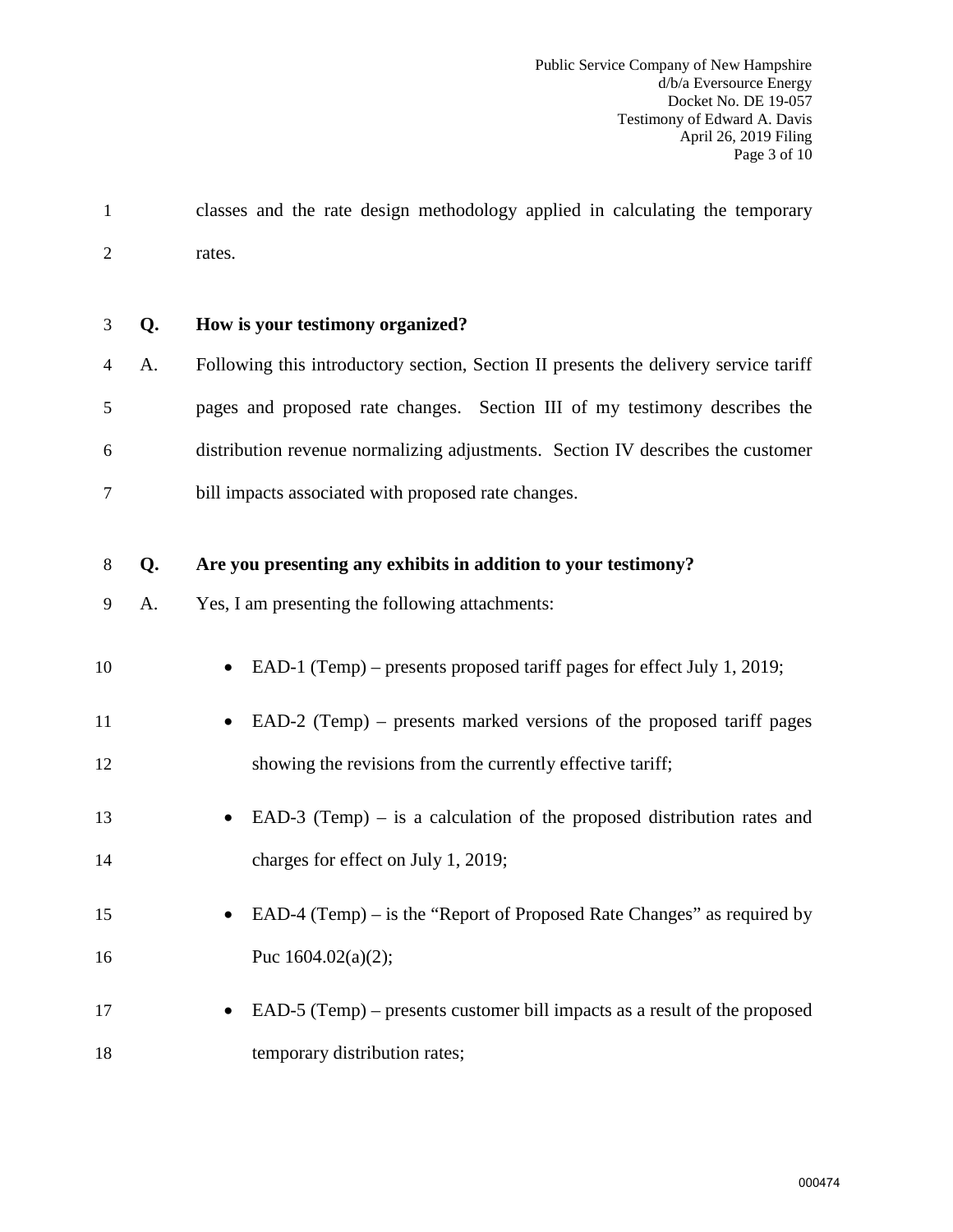|                | • EAD-6 (Temp) – presents detailed calculations of revenues by rate class |
|----------------|---------------------------------------------------------------------------|
| 2              | and by component, which support the information provided in EAD-4         |
| 3              | (Temp); and                                                               |
| $\overline{4}$ | • EAD-7 (Temp) – presents the calculation of the distribution revenue     |
| -5             | normalizing adjustment.                                                   |

# <span id="page-5-0"></span>6 **II. DELIVERY SERVICE TARIFF PAGES AND RATE CHANGES**

## 7 **Q. Please describe the Company's proposed Delivery Service tariff pages.**

8 A. Attachment EAD-1 (Temp) presents PSNH's proposed tariff pages for effect July

9 1, 2019. Specifically, these tariff pages present the temporary distribution rates 10 that will remain in effect until new permanent rates are approved by the 11 Commission and go into effect pursuant to RSA 378:28.

- 12 Attachment EAD-2 (Temp) presents marked versions of the tariff pages showing
- 13 the proposed revisions from the currently effective tariff.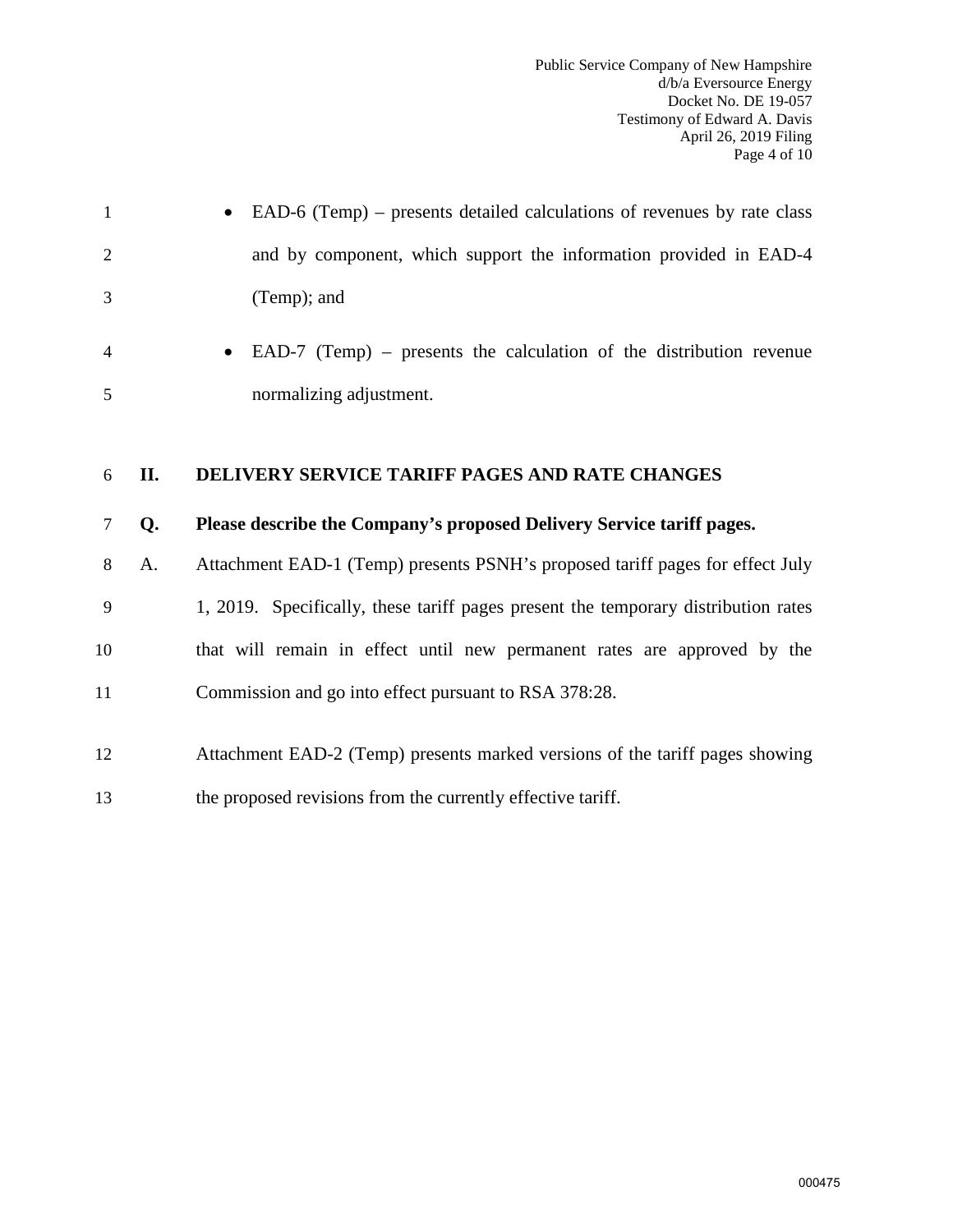| $\mathbf{1}$ | Q. | Which rates are changing as part of this temporary rate request?                                                                         |  |  |  |  |  |
|--------------|----|------------------------------------------------------------------------------------------------------------------------------------------|--|--|--|--|--|
| 2            | A. | The Company proposes to change only its distribution rates in this temporary rate                                                        |  |  |  |  |  |
| 3            |    | request.                                                                                                                                 |  |  |  |  |  |
| 4<br>5       | Q. | Is the Company proposing changes to the other rates and charges contained<br>in these tariff pages prior to the proposed effective date? |  |  |  |  |  |
| 6            | A. | No. All the other rates and charges in the proposed tariff pages are expected to                                                         |  |  |  |  |  |
| 7            |    | remain in effect through July 31, 2019. On August 1, 2019, new transmission,                                                             |  |  |  |  |  |
| 8            |    | Stranded Cost Recovery Charge ("SCRC"), and Energy Service rates will become                                                             |  |  |  |  |  |
| 9            |    | effective. These rates and charges will be proposed in separate proceedings and                                                          |  |  |  |  |  |
| 10           |    | dockets before the Commission.                                                                                                           |  |  |  |  |  |
| 11<br>12     | Q. | Please describe the allocation of revenue requirements to rate classes and the<br>resulting rates reflected in the tariff pages.         |  |  |  |  |  |
| 13           | A. | PSNH has designed its temporary distribution rates by adjusting the current                                                              |  |  |  |  |  |
| 14           |    | distribution rates for each rate class on a uniform percentage basis. By adjusting                                                       |  |  |  |  |  |
| 15           |    | each rate in this manner, the Company has maintained the relative revenue                                                                |  |  |  |  |  |
| 16           |    | responsibility and rate design among rate classes that exists under current rates.                                                       |  |  |  |  |  |
| 17           |    | The proposed uniform adjustment amount has been determined by calculating the                                                            |  |  |  |  |  |
| 18           |    | ratio of the proposed distribution revenue requirement, as presented in Mr. Chung                                                        |  |  |  |  |  |
| 19           |    | and Mr. Dixon's testimony, to the current distribution revenue level. This ratio is                                                      |  |  |  |  |  |

- 20 applied to each component of current distribution rates (e.g., customer, demand
- 21 and energy prices) to develop the new proposed rates.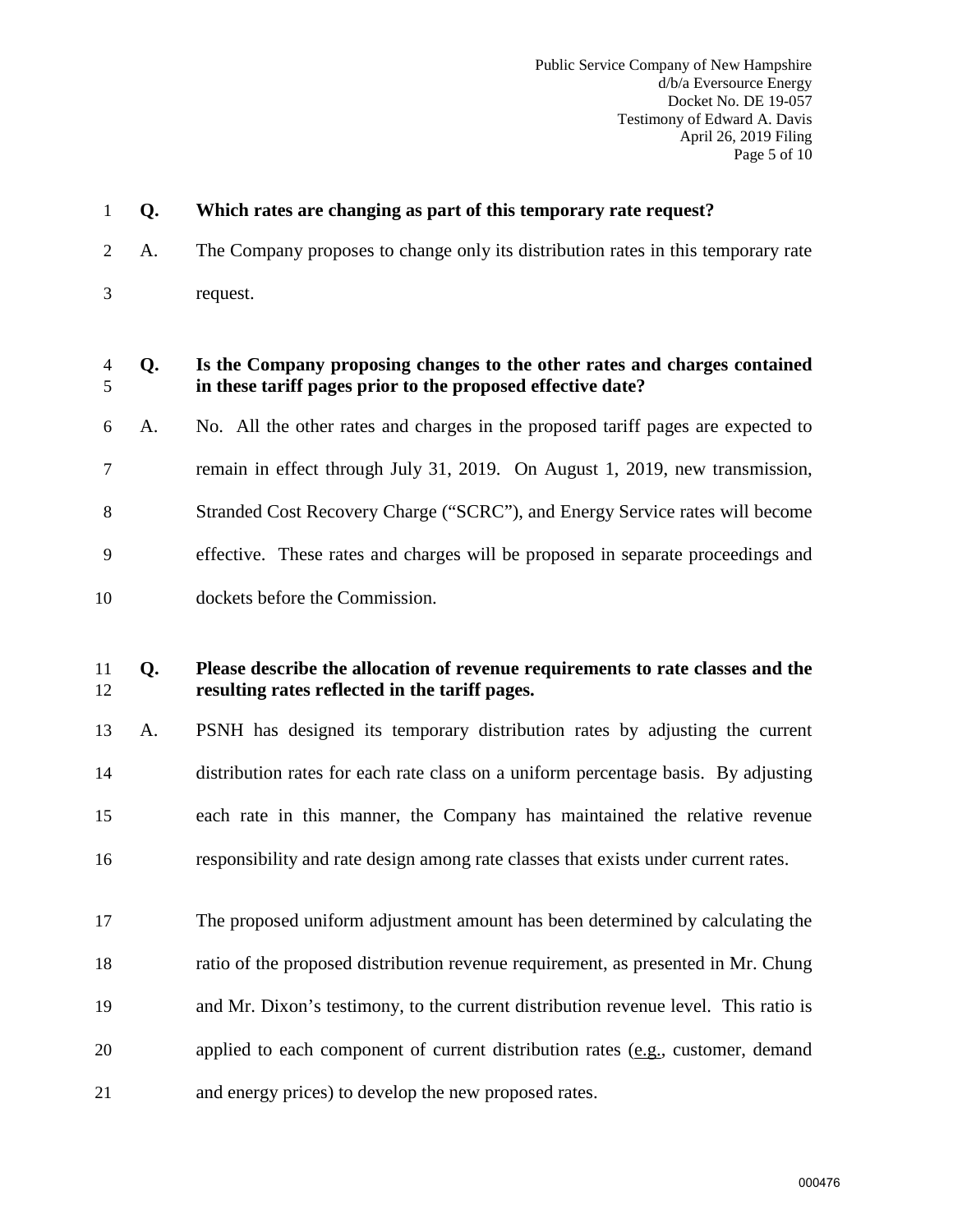Public Service Company of New Hampshire d/b/a Eversource Energy Docket No. DE 19-057 Testimony of Edward A. Davis April 26, 2019 Filing Page 6 of 10

| $\overline{1}$ | Attachment EAD-3 (Temp) presents the calculation of the proposed distribution        |
|----------------|--------------------------------------------------------------------------------------|
| 2              | rates and charges for effect on July 1, 2019. On page 1, the ratio of the proposed   |
| 3              | distribution revenue requirement to the existing distribution revenue is calculated. |
| $\overline{4}$ | The ratio is 1.09443. On pages 2-5, the current rates are multiplied by the ratio to |
| -5             | develop the proposed rates effective July 1, 2019.                                   |

**Q. Please reconcile the test year billed distribution revenue at current rates and the proposed temporary rates with the operating distribution revenue amounts and incremental revenue requirement presented in this temporary rate request.**

- 10 A. Mr. Chung and Mr. Dixon have provided Attachment EHC/TMD-2 (Temp),
- 11 Schedule EHC/TMD-4 (Temp) at page 1, line 21, Column (F), showing total
- 12 billed distribution revenue of \$350,492,188. This is the same as the current billed
- 13 distribution revenue under the current rate level shown on Attachment EAD-3
- 14 (Temp), Page 1, line 18. Attachment EHC/TMD-2 (Temp), Schedule EHC/TMD-
- 15 1 (Temp) at page 1, line 35 shows an incremental revenue requirement of
- 16 \$33,098,032, which ties to the proposed temporary distribution rate level change
- 17 shown on Attachment EAD-3 (Temp), page 1, line 20.

#### <span id="page-7-0"></span>18 **III. DISTRIBUTION REVENUE NORMALIZING ADJUSTMENT**

#### 19 **Q. Did the Company include a distribution revenue normalizing adjustment in**  20 **the revenue-requirement calculation?**

- 21 A. Yes. Attachment EHC/TMD-2 (Temp), Schedule EHC/TMD-4 (Temp), at page
- 22 1, line 21, Column (E) presents a distribution revenue normalizing adjustment of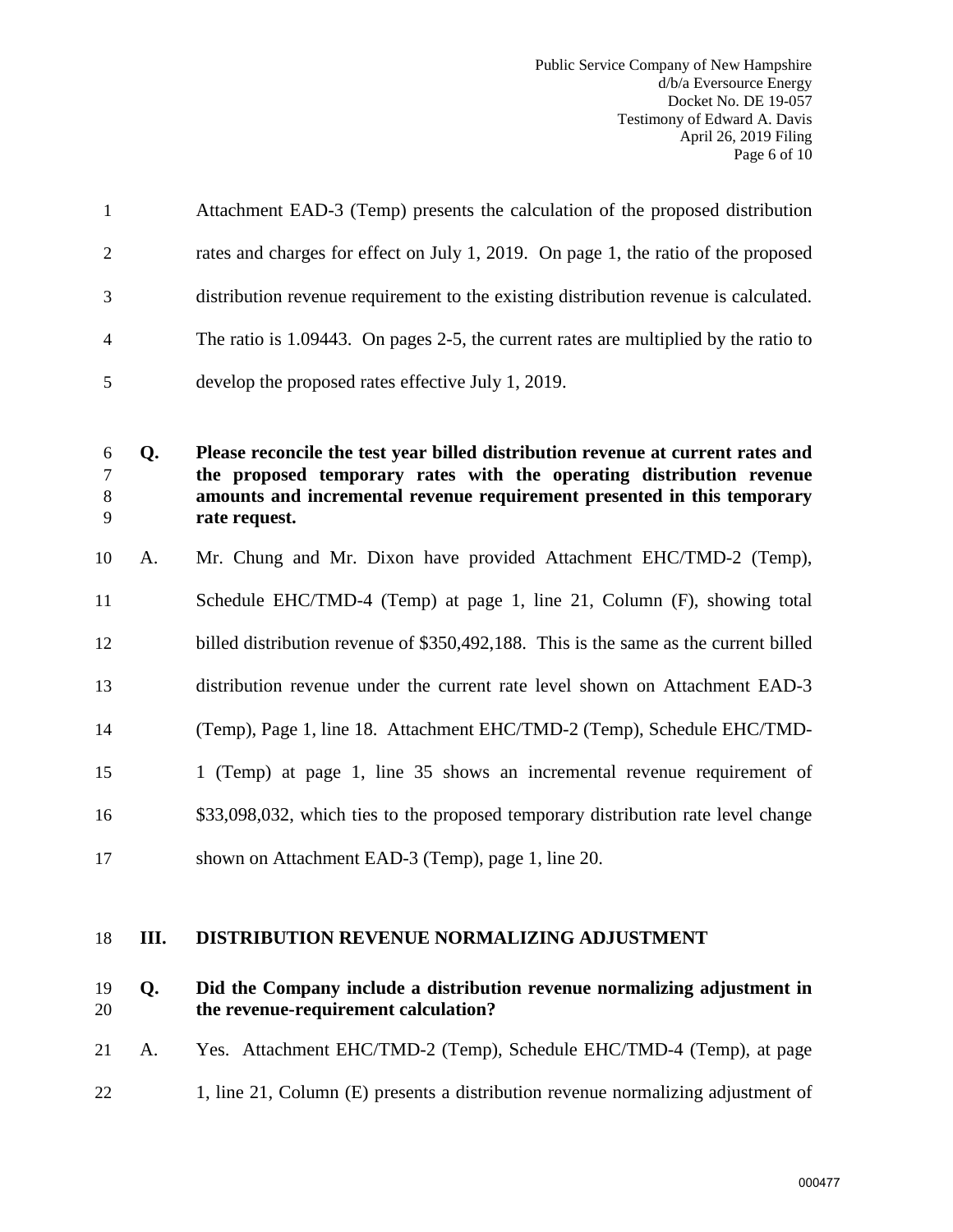Public Service Company of New Hampshire d/b/a Eversource Energy Docket No. DE 19-057 Testimony of Edward A. Davis April 26, 2019 Filing Page 7 of 10

1 \$23,000, which PSNH has included in the revenue requirement calculations 2 performed by Mr. Chung and Mr. Dixon. This adjustment includes a revenue 3 increase of \$62,000 to reflect billed retail revenue at the January 1, 2018 4 distribution rate level for the entire test year, and a \$39,000 decrease in revenue to 5 reflect changes in outdoor lighting fixture inventory that occurred during the test 6 year. Specifically, the \$39,000 outdoor lighting inventory adjustment is the 7 difference between booked test year distribution revenue and the annual 8 distribution revenue based on the December 2018 outdoor lighting fixture 9 inventory. Using the outdoor lighting fixture inventory as of December 2018, 10 rather than the outdoor lighting inventory in place and billed during each month 11 of the test year is a known and measurable change occurring within the test year, 12 and more accurately reflects annual outdoor lighting distribution revenue. The 13 calculation of this adjustment is provided in Attachment EAD-7 (Temp).

<span id="page-8-0"></span>

#### 14 **IV. CUSTOMER BILL IMPACTS**

## 15 **Q. Have you prepared a report describing the customer bill impacts from the**  16 **proposed temporary rates?**

17 A. Yes. Attachment EAD-4 (Temp) presents the "Report of Proposed Rate 18 Changes" as required by Puc 1604.02(a)(2). A similar report will also be 19 provided as part of the Company's request for permanent rates. Page 1 of this 20 report shows, for each rate class of service, the annual revenue under current rates 21 and proposed rates, and the change in revenue and percentage change in revenue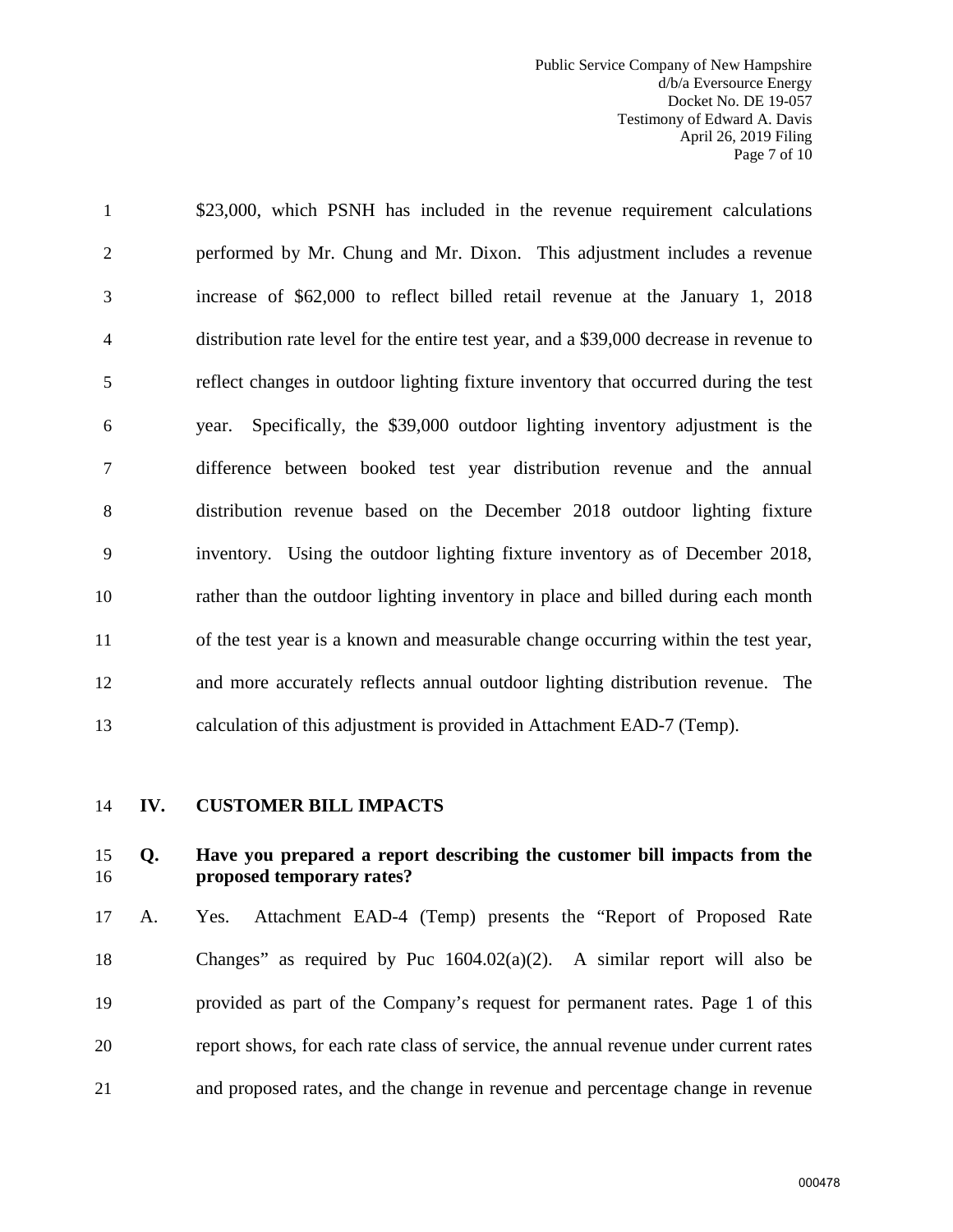Public Service Company of New Hampshire d/b/a Eversource Energy Docket No. DE 19-057 Testimony of Edward A. Davis April 26, 2019 Filing Page 8 of 10

1 due to the temporary distribution rates. As shown in the report, the proposed 2 change in distribution rates results in an overall increase in total retail billed 3 revenue of 2.2 percent. In addition to the distribution revenue, the annual revenue 4 amounts in this report (in both the current and proposed columns) include the 5 SCRC, transmission charge, System Benefits Charge, and Energy Service revenue 6 at rate levels currently in effect. All revenues are calculated based on actual sales 7 for the twelve months ending December 31, 2018, normalized for lighting 8 inventory as of December 2018. Pages 2 through 5 of this report and Attachment 9 EAD-6 (Temp) provide the supporting calculations of the annual revenue amounts 10 under current rates, proposed rates, and the change in revenue and percentage 11 change in revenue by rate class.

# 12 **Q. Will all customers in each class of service experience the same percentage**  13 **change to their bills?**

14 A. No. The percentage change varies by rate class due to differences between class 15 rate structures, and within each class due to consumption characteristics. Table 1 16 below shows an estimate of the effect of the distribution rate change by overall 17 rate class.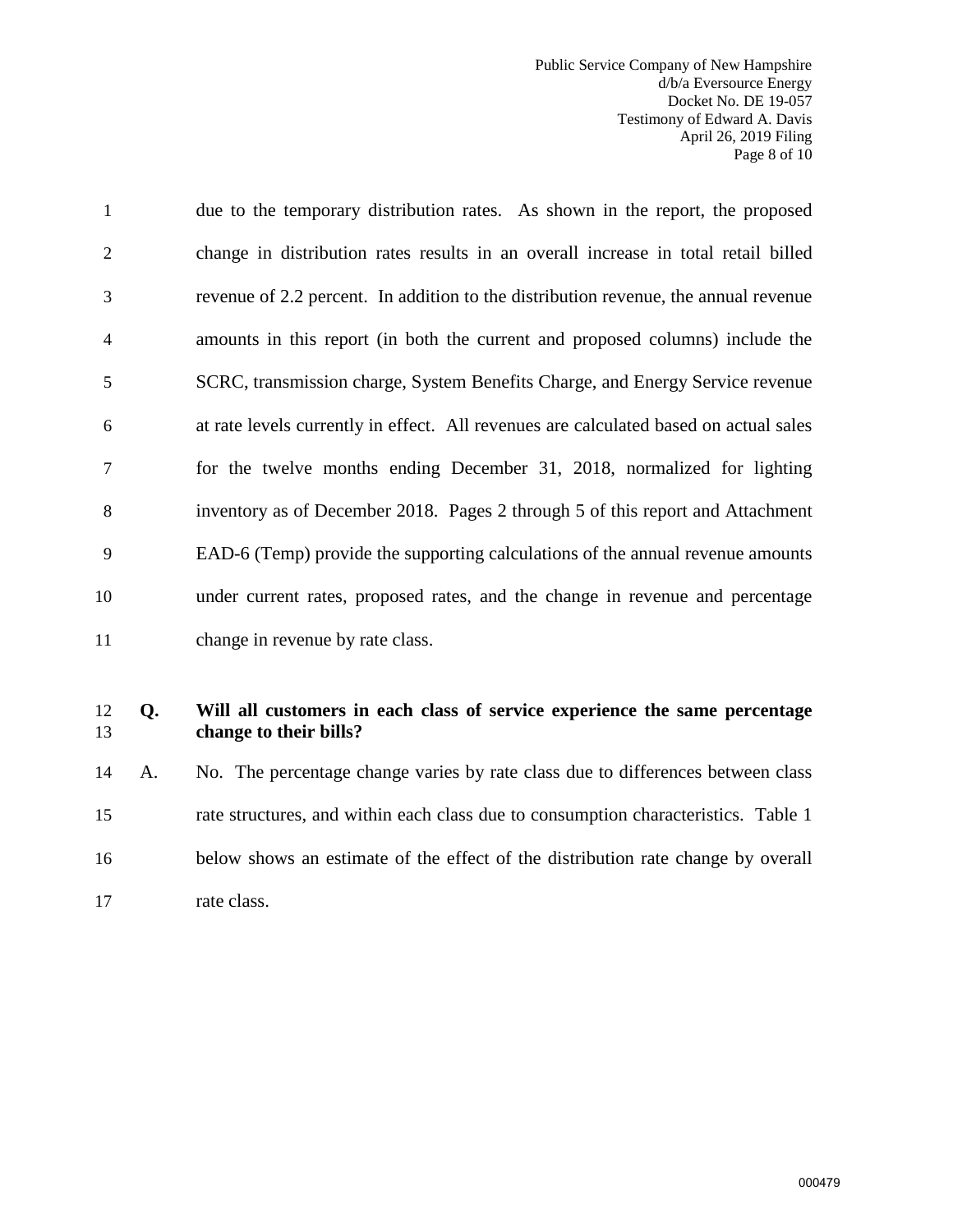Public Service Company of New Hampshire d/b/a Eversource Energy Docket No. DE 19-057 Testimony of Edward A. Davis April 26, 2019 Filing Page 9 of 10

| 1              |                                                                               |                                                                                                                                                                   |                                                                            | Table 1 - Customer Bill Impact Summary |           |          |  |  |
|----------------|-------------------------------------------------------------------------------|-------------------------------------------------------------------------------------------------------------------------------------------------------------------|----------------------------------------------------------------------------|----------------------------------------|-----------|----------|--|--|
| 2              |                                                                               | Residential                                                                                                                                                       |                                                                            |                                        | 2.9%      |          |  |  |
| 3              |                                                                               | General Service Rate G                                                                                                                                            |                                                                            |                                        |           | 2.5%     |  |  |
| 4              |                                                                               |                                                                                                                                                                   | Primary General Service Rate GV                                            |                                        | 1.2%      |          |  |  |
| 5              |                                                                               |                                                                                                                                                                   | Large General Service Rate LG                                              |                                        | 0.9%      |          |  |  |
| 6              |                                                                               | <b>Outdoor Lighting</b>                                                                                                                                           |                                                                            |                                        | 6.3%      |          |  |  |
| $\tau$         |                                                                               | Average                                                                                                                                                           |                                                                            |                                        | 2.2%      |          |  |  |
| 8              | Q.                                                                            | Please describe the bill impact for a typical residential customer.                                                                                               |                                                                            |                                        |           |          |  |  |
| 9              | A <sub>1</sub>                                                                |                                                                                                                                                                   | Table 2 below summarizes the monthly bill impact for a typical residential |                                        |           |          |  |  |
| 10             |                                                                               | customer using 600 kilowatt-hours per month. Under the Company's proposal, an                                                                                     |                                                                            |                                        |           |          |  |  |
| 11             |                                                                               | average residential customer who consumes 600 kilowatt-hours of electricity per                                                                                   |                                                                            |                                        |           |          |  |  |
| 12             |                                                                               | month will see an increase to their monthly bill of \$3.55, or 2.9 percent.                                                                                       |                                                                            |                                        |           |          |  |  |
| 13             | <b>Table 2 – Residential Customer Monthly Bill Impact</b>                     |                                                                                                                                                                   |                                                                            |                                        |           |          |  |  |
| 14             |                                                                               |                                                                                                                                                                   | Current                                                                    | Proposed                               | \$ Change | % Change |  |  |
| 15             |                                                                               | 600 kWh                                                                                                                                                           | \$121.58                                                                   | \$125.13                               | \$3.55    | 2.9%     |  |  |
| 16             | Additional information regarding customer bill impacts for each rate class is |                                                                                                                                                                   |                                                                            |                                        |           |          |  |  |
| 17             |                                                                               | presented in Attachment EAD-5 (Temp), pages 1 through 23.                                                                                                         |                                                                            |                                        |           |          |  |  |
| 18<br>19<br>20 | Q.                                                                            | Will the Company reconcile the temporary distribution rates to the<br>permanent distribution rates that will be filed subsequently with the<br><b>Commission?</b> |                                                                            |                                        |           |          |  |  |

# 21 A. Yes. Upon approval by the Commission of permanent rates, the Company's 22 temporary rates will be reconciled from July 1, 2019 to the date the permanent